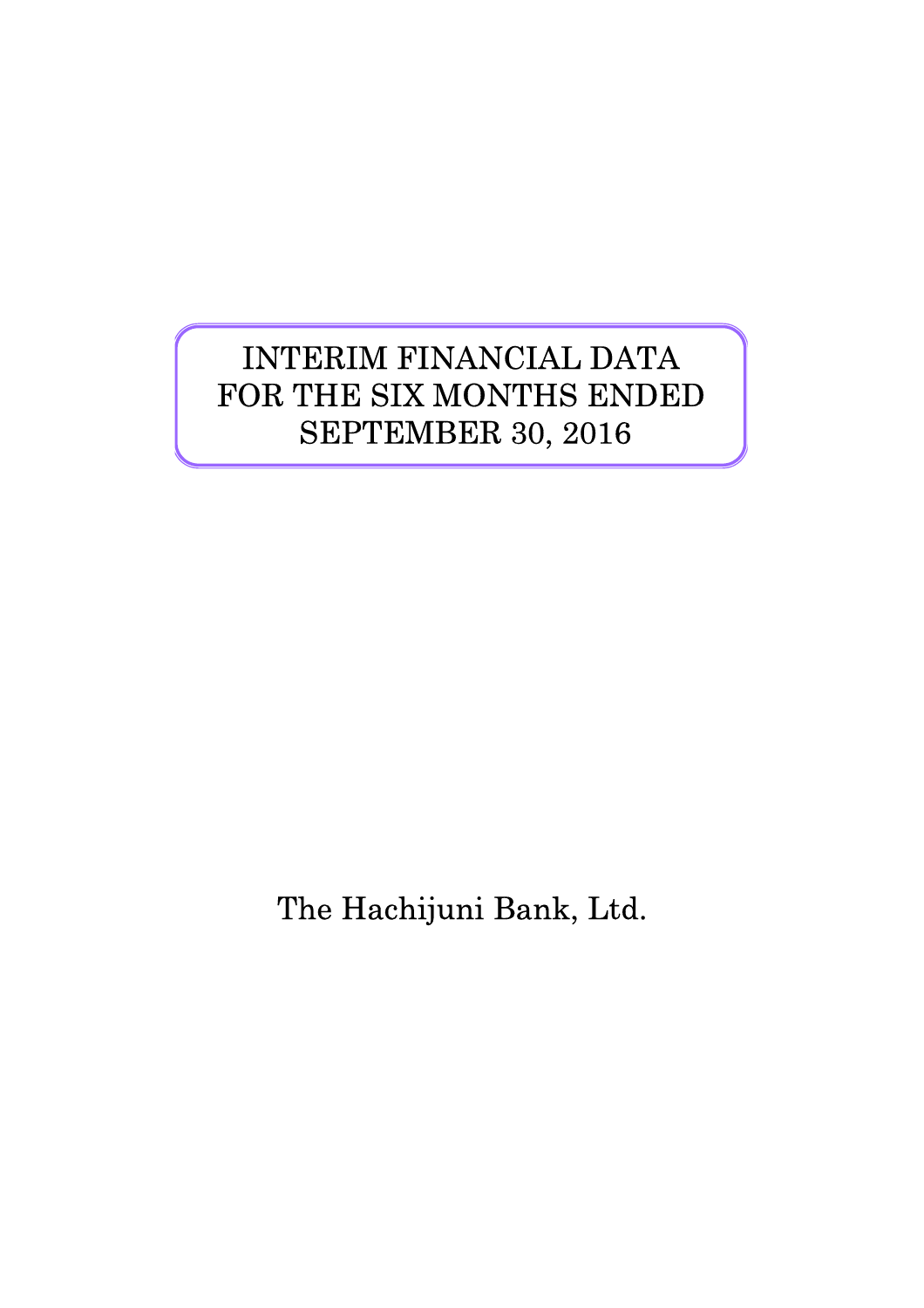## Ⅰ FINANCIAL REVIEW (The first half fiscal year ended September 30, 2016)

### 1.Breakdown of income

| <consolidated></consolidated>                    |                              |                    | (Units: 1 million yen)       |
|--------------------------------------------------|------------------------------|--------------------|------------------------------|
|                                                  | First half of<br>FY 2016 (A) | Inc/Dec<br>$(A-B)$ | First half of<br>FY 2015 (B) |
| Consolidated gross business profit               | 49,106                       | (2,901)            | 52,008                       |
| Profit on interest                               | 35,102                       | (3,513)            | 38,615                       |
| Profit on fees and commissions                   | 6,510                        | (1,081)            | 7,592                        |
| Trading profit                                   | 624                          | (466)              | 1,090                        |
| Profit from other business transactions          | 6,869                        | 2,159              | 4,710                        |
| General & administrative expenses                | 33,466                       | 2,803              | 30,662                       |
| Credit related expenses                          | (1,948)                      | 369                | (2,317)                      |
| Ordinary profit                                  | 19,747                       | (6,931)            | 26,678                       |
| Extraordinary gains (losses)                     | (314)                        | (143)              | (170)                        |
| Profit before income taxes                       | 19,433                       | (7,074)            | 26,507                       |
| Total income taxes                               | 5,606                        | (3,039)            | 8,646                        |
| Profit                                           | 13,826                       | (4,034)            | 17,861                       |
| Profit attributable to non-controlling interests | 651                          | (734)              | 1,385                        |
| Profit attributable to owners of parent          | 13,174                       | (3,300)            | 16,475                       |

(Number of Consolidated Companies)

| Number of consolidated subsidiaries                    | $\overline{\phantom{a}}$ |  |
|--------------------------------------------------------|--------------------------|--|
| Number of companies accounted for by the equity method | _                        |  |



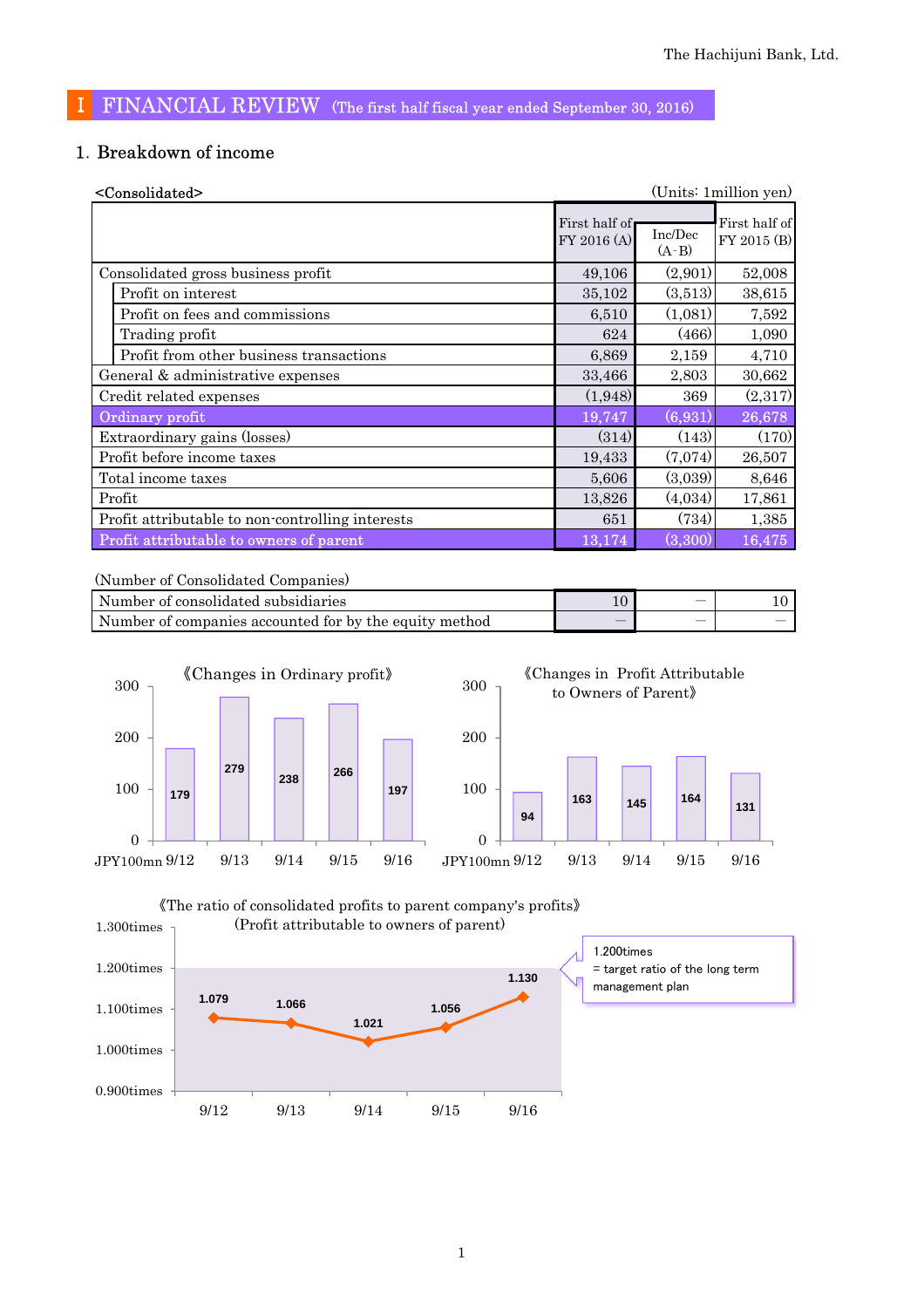| <non-consolidated></non-consolidated>                |                |                              |                    | (Units: 1 million yen)       |
|------------------------------------------------------|----------------|------------------------------|--------------------|------------------------------|
|                                                      |                | First half of<br>FY 2016 (A) | Inc/Dec<br>$(A-B)$ | First half of<br>FY 2015 (B) |
| Gross business profit                                | A              | 43,598                       | (2,662)            | 46,261                       |
| Profit on interest                                   |                | 34,971                       | (3,567)            | 38,539                       |
| Profit on fees and commissions                       |                | 3,838                        | (1,237)            | 5,075                        |
| Trading profit                                       |                | 92                           | (43)               | 136                          |
| Profit from other business transactions              |                | 4,695                        | 2,185              | 2,509                        |
| Gains (losses) related to bonds                      | B              | 4,539                        | 2,315              | 2,223                        |
| General & administrative expenses                    | $\overline{C}$ | 29,359                       | 992                | 28,366                       |
| Personnel expenses                                   |                | 14,581                       | 77                 | 14,503                       |
| Non personnel expenses                               |                | 12,694                       | 726                | 11,968                       |
| Core net business profit                             | $A - B - C$    | 9,699                        | (5, 971)           | 15,671                       |
| Actual net business profit                           | $A-C$          | 14,239                       | (3,655)            | 17,895                       |
| Transfer to general reserve for possible loan losses | D              |                              |                    |                              |
| Net business profit                                  | $A-C-D$        | 14,239                       | (3,655)            | 17,895                       |
| Net gains (losses) related to equity securities      | E              | 301                          | (1,511)            | 1,813                        |
| Profit (loss) on money held in trust                 |                | 257                          | 398                | (141)                        |
| Disposal of nonperforming loans                      | $\mathbf{F}$   | (47)                         | (198)              | 151                          |
| Transfer to specific reserve                         |                |                              |                    |                              |
| Reversal of allowance for loan losses                | $G = a + b$    | 1,882                        | (618)              | 2,501                        |
| Reversal of general reserve                          | a              | 1,794                        | 5,069              | (3,275)                      |
| Reversal of specific reserve                         | b              | 88                           | (5,688)            | 5,776                        |
| Recoveries of written-off claims                     | H              | $\mathbf{1}$                 | (10)               | 12                           |
| Ordinary profit                                      |                | 17,047                       | (6,174)            | 23,221                       |
| Extraordinary gains (losses)                         |                | (315)                        | (144)              | (170)                        |
| Income before income taxes                           |                | 16,732                       | (6,318)            | 23,050                       |
| Total income taxes                                   |                | 5,079                        | (2,381)            | 7,461                        |
| Profit                                               |                | 11,652                       | (3,936)            | 15,589                       |
|                                                      |                |                              |                    |                              |
|                                                      |                |                              |                    |                              |

| Profit(losses) related to securities | $B+E$             | 0.11          | 804 | 4.U30   |
|--------------------------------------|-------------------|---------------|-----|---------|
| Credit related<br>expenses           | $D+F$<br>$-1$ $-$ | 031<br>1.0011 | 430 | (2.362) |



《Changes in Core net business profit and Actual net business profit》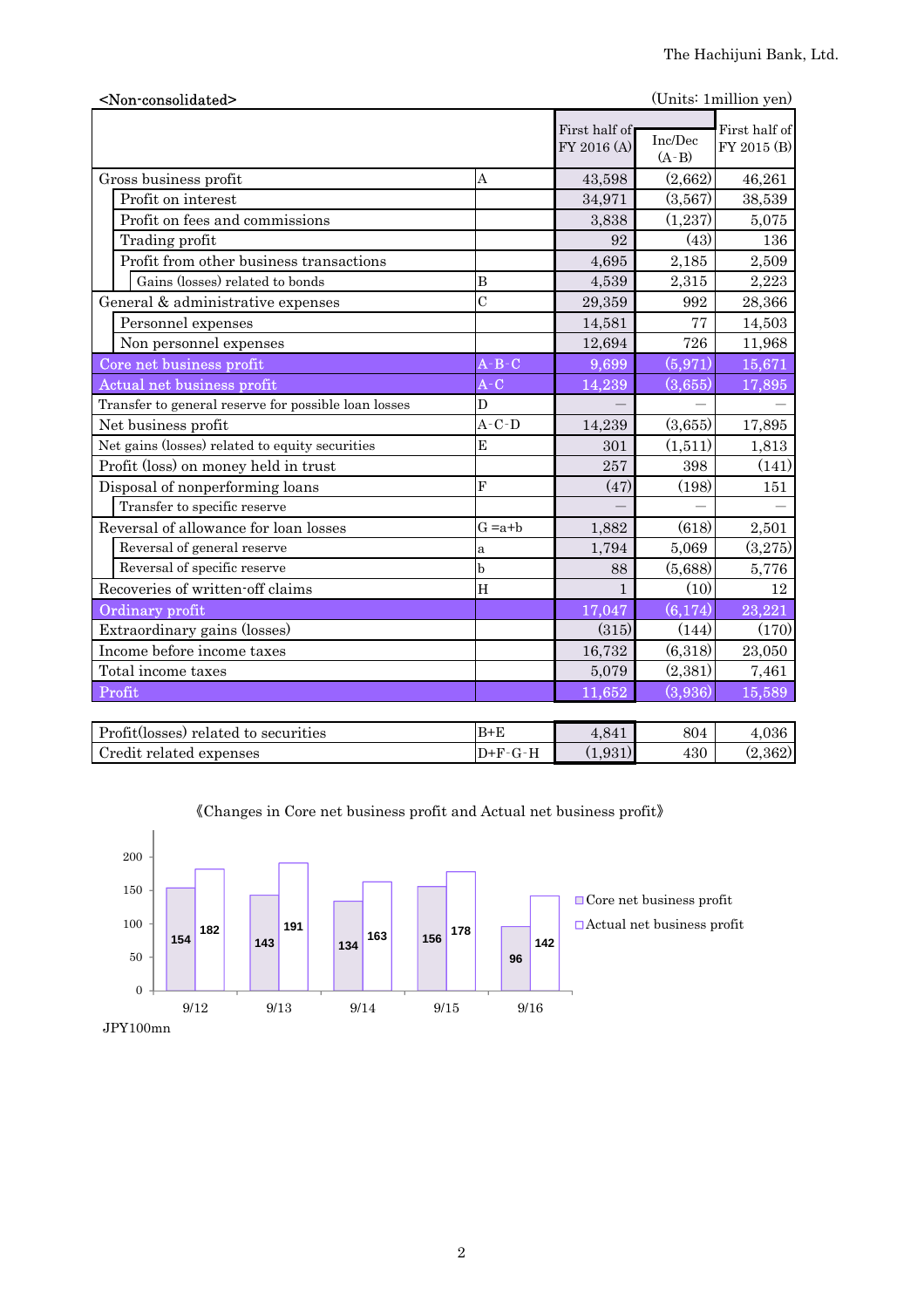



#### 2.Major accounts

| Loans <non-consolidated></non-consolidated>                          |                              |                    |                    |                | (Units: 100 million yen)    |
|----------------------------------------------------------------------|------------------------------|--------------------|--------------------|----------------|-----------------------------|
|                                                                      | First half of<br>FY 2016 (A) | Inc/Dec<br>$(A-B)$ | Inc/Dec<br>$(A-C)$ | FY 2015<br>(B) | First half of<br>FY 2015(C) |
| For all offices (outstanding balance as of the<br>end of the period) | 47,649                       | 818                | 1,629              | 46,831         | 46,020                      |
| Loans to general corporations                                        | 28,937                       | (5)                | 274                | 28,943         | 28,663                      |
| Loans to consumers                                                   | 11,208                       | 155                | 235                | 11.053         | 10,972                      |
| Housing related loans thereof                                        | 10,449                       | 143                | 232                | 10,305         | 10,216                      |
| Others                                                               | 7,503                        | 668                | 1,119              | 6,834          | 6,384                       |
| For all offices (average balance of the period)                      | 47,362                       | 910                | 1,129              | 46,451         | 46,232                      |
| Loans to general corporations                                        | 29,071                       | (16)               | 167                | 29,088         | 28,904                      |
| Loans to consumers                                                   | 11,097                       | 159                | 208                | 10,938         | 10,889                      |
| Others                                                               | 7,192                        | 768                | 753                | 6,424          | 6,438                       |

#### ■Others 《Changes in loans》

Consumer loans

General loans outside Nagano Prefecture





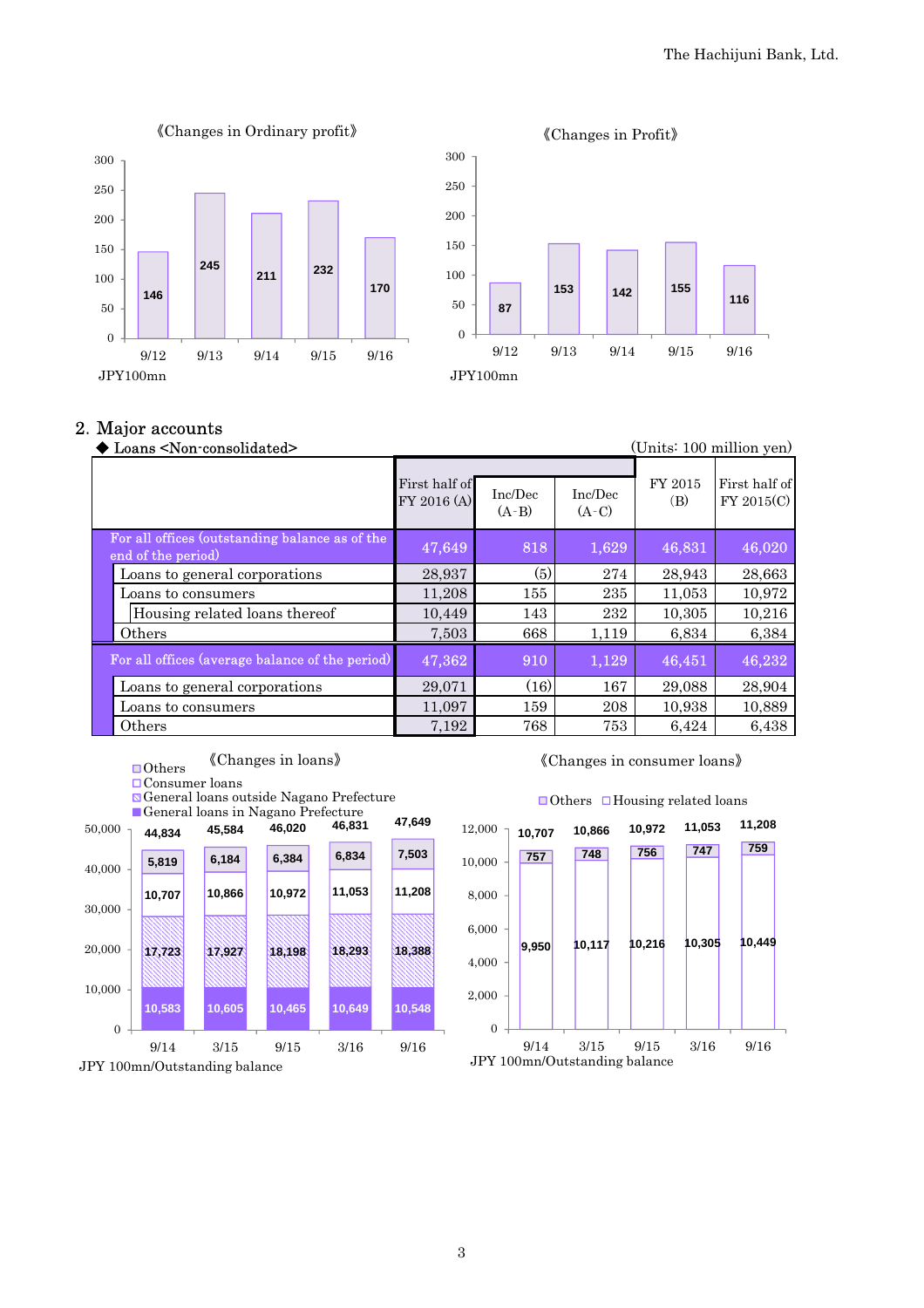| Securities <non-consolidated><br/>(Units: 100 million yen)</non-consolidated> |                              |                    |                    |                |                             |
|-------------------------------------------------------------------------------|------------------------------|--------------------|--------------------|----------------|-----------------------------|
|                                                                               | First half of<br>FY 2016 (A) | Inc/Dec<br>$(A-B)$ | Inc/Dec<br>$(A-C)$ | FY 2015<br>(B) | First half of<br>FY 2015(C) |
| For all offices (outstanding balance as of the<br>end of the period)          | 27,016                       | 179                | 1,678              | 26,837         | 25,337                      |
| Bonds                                                                         | 17,967                       | 246                | 1,274              | 17,720         | 16,693                      |
| JGB thereof                                                                   | 13,336                       | (174)              | 245                | 13,511         | 13,090                      |
| <b>Stocks</b>                                                                 | 2,904                        | 59                 | (18)               | 2,845          | 2,923                       |
| Foreign securities                                                            | 4,231                        | (336)              | (182)              | 4,568          | 4,413                       |
| Others                                                                        | 1,913                        | 210                | 605                | 1,702          | 1,307                       |
| For all offices (average balance of the period)                               | 23,800                       | 492                | 331                | 23,307         | 23,468                      |
| <b>Bonds</b>                                                                  | 16,569                       | 286                | 244                | 16,282         | 16,324                      |
| JGB thereof                                                                   | 12,250                       | (421)              | (668)              | 12,671         | 12,919                      |
| <b>Stocks</b>                                                                 | 1,205                        | 11                 | 60                 | 1,194          | 1,144                       |
| Foreign securities                                                            | 4,321                        | (165)              | (386)              | 4,487          | 4,708                       |
| Others                                                                        | 1,703                        | 359                | 412                | 1,343          | 1,290                       |

| JPY100mn/                         | Outstanding balance |        | 27,343 | «Changes in securities» | 26,837 | 27,016 |
|-----------------------------------|---------------------|--------|--------|-------------------------|--------|--------|
|                                   | 25,000              | 25,199 |        | 25,337                  |        |        |
|                                   |                     | 4,617  | 5,039  | 4,413                   | 4,568  | 4,231  |
|                                   | 20,000              | 3,029  | 3,361  | 2,923                   | 2,845  | 2,904  |
| $\Box$ Others                     | 15,000              |        |        |                         |        |        |
| $\blacksquare$ Foreign securities | 10.000              |        |        |                         |        |        |
| $\blacksquare$ Stocks             |                     | 16,514 | 17,530 | 16.693                  | 17,720 | 17,967 |
| $\blacksquare$ Bonds              | 5,000               |        |        |                         |        |        |
|                                   | $\mathbf{0}$        |        |        |                         |        |        |
|                                   |                     | 9/14   | 3/15   | 9/15                    | 3/16   | 9/16   |

| $\blacklozenge$ Valuation gains (losses) <non-consolidated></non-consolidated> | (Units: 100 million yen)       |                                  |                    |                     |  |  |
|--------------------------------------------------------------------------------|--------------------------------|----------------------------------|--------------------|---------------------|--|--|
|                                                                                | As of September 30, 2016       |                                  |                    |                     |  |  |
|                                                                                | Valuation<br>gains<br>(losses) | Change<br>from March<br>31, 2016 | Valuation<br>gains | Valuation<br>losses |  |  |
| Other securities                                                               | 3.011                          | (90                              | 3,057              | 46                  |  |  |
| <b>Stocks</b>                                                                  | 1,718                          | 64                               | 1,726              | $\overline{7}$      |  |  |
| Bonds                                                                          | 1,081                          | $\left(161\right)$               | 1,086              | 5                   |  |  |
| Others                                                                         | 211                            | 6                                | 244                | 33                  |  |  |



《Changes in Valuation gains (losses) and Nikkei Stock Average》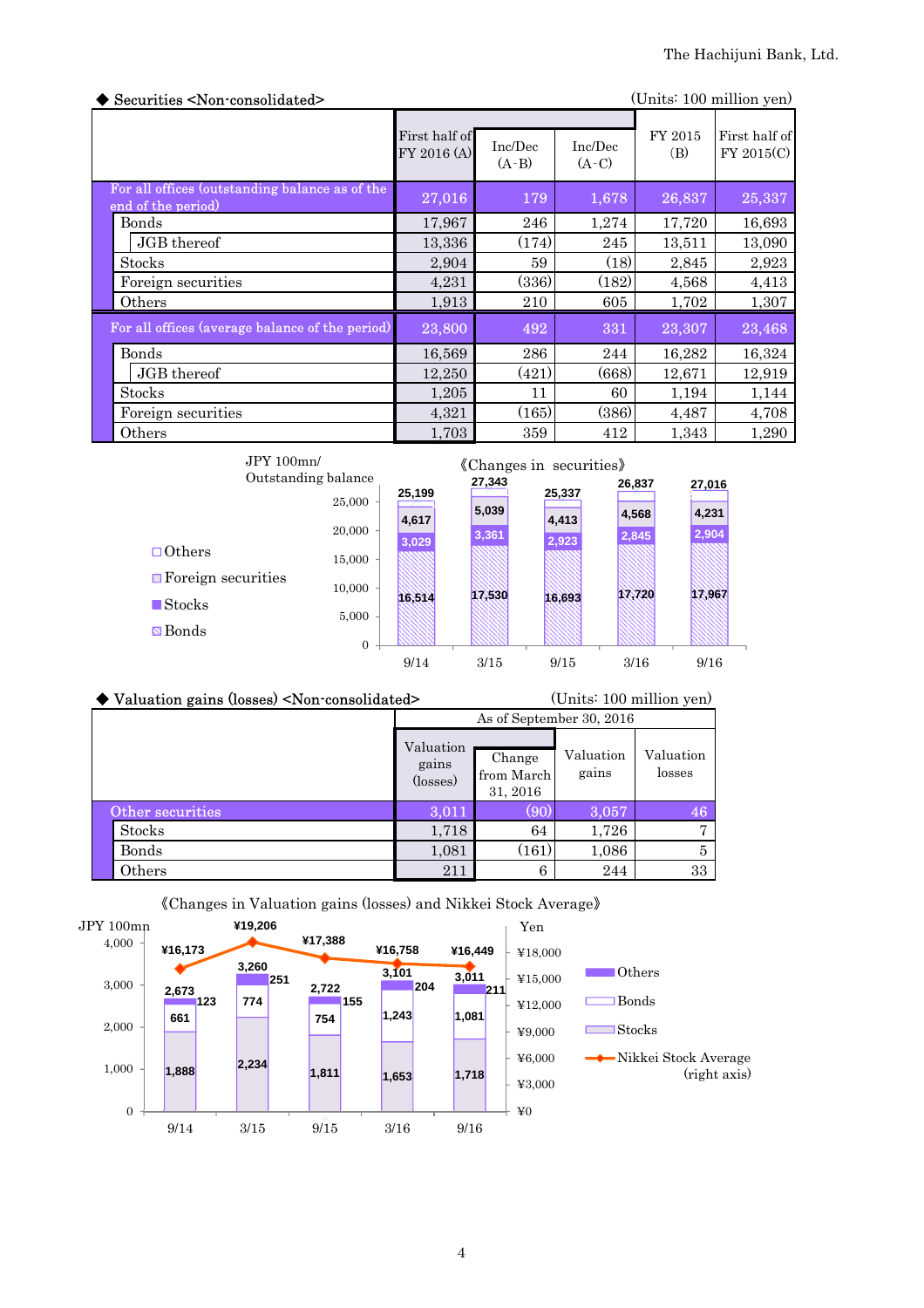| Deposits <non-consolidated></non-consolidated>                       |                              |                    |                    |                | (Units: 100 million yen)    |  |
|----------------------------------------------------------------------|------------------------------|--------------------|--------------------|----------------|-----------------------------|--|
|                                                                      | First half of<br>FY 2016 (A) | Inc/Dec<br>$(A-B)$ | Inc/Dec<br>$(A-C)$ | FY 2015<br>(B) | First half of<br>FY 2015(C) |  |
| For all offices (outstanding balance as of the<br>end of the period) | 63,117                       | 717                | 1,387              | 62,399         | 61,729                      |  |
| Individuals                                                          | 43.426                       | 477                | 643                | 42,948         | 42,782                      |  |
| Corporations                                                         | 14,993                       | 554                | 558                | 14,438         | 14,434                      |  |
| Others                                                               | 4,698                        | (314)              | 185                | 5,012          | 4,512                       |  |
| For all offices (average balance of the<br>period)                   | 63,251                       | 858                | 574                | 62,392         | 62,676                      |  |
| Individuals                                                          | 43,293                       | 372                | 502                | 42.921         | 42,791                      |  |
| Corporations                                                         | 15,289                       | 302                | (34)               | 14,987         | 15,324                      |  |
| Others                                                               | 4,667                        | 183                | 106                | 4.484          | 4,560                       |  |



| ◆ Personal financial assets deposited <non-consolidated></non-consolidated> | (Units: 100 million yen) |         |         |              |              |
|-----------------------------------------------------------------------------|--------------------------|---------|---------|--------------|--------------|
|                                                                             | As of                    |         |         | As of March  | As of        |
|                                                                             | September                | Inc/Dec | Inc/Dec | 31, 2016 (B) | September    |
|                                                                             | 30, 2016 (A)             | $(A-B)$ | $(A-C)$ |              | 30, 2015 (C) |
| Total (outstanding balance)                                                 | 45,967                   | 222     | 199     | 45,745       | 45,767       |
| Yen deposits                                                                | 43,263                   | 473     | 649     | 42,790       | 42,614       |
| Investment type products                                                    | 2,703                    | (250)   | (449)   | 2,954        | 3,153        |
| Foreign currency deposits                                                   | 162                      | 4       | (5)     | 158          | 168          |
| Investment trusts                                                           | 1,583                    | (99)    | (128)   | 1,682        | 1,712        |
| Public bonds (Government bonds,<br>and other bonds)                         | 957                      | (156)   | (314)   | 1,113        | 1,272        |

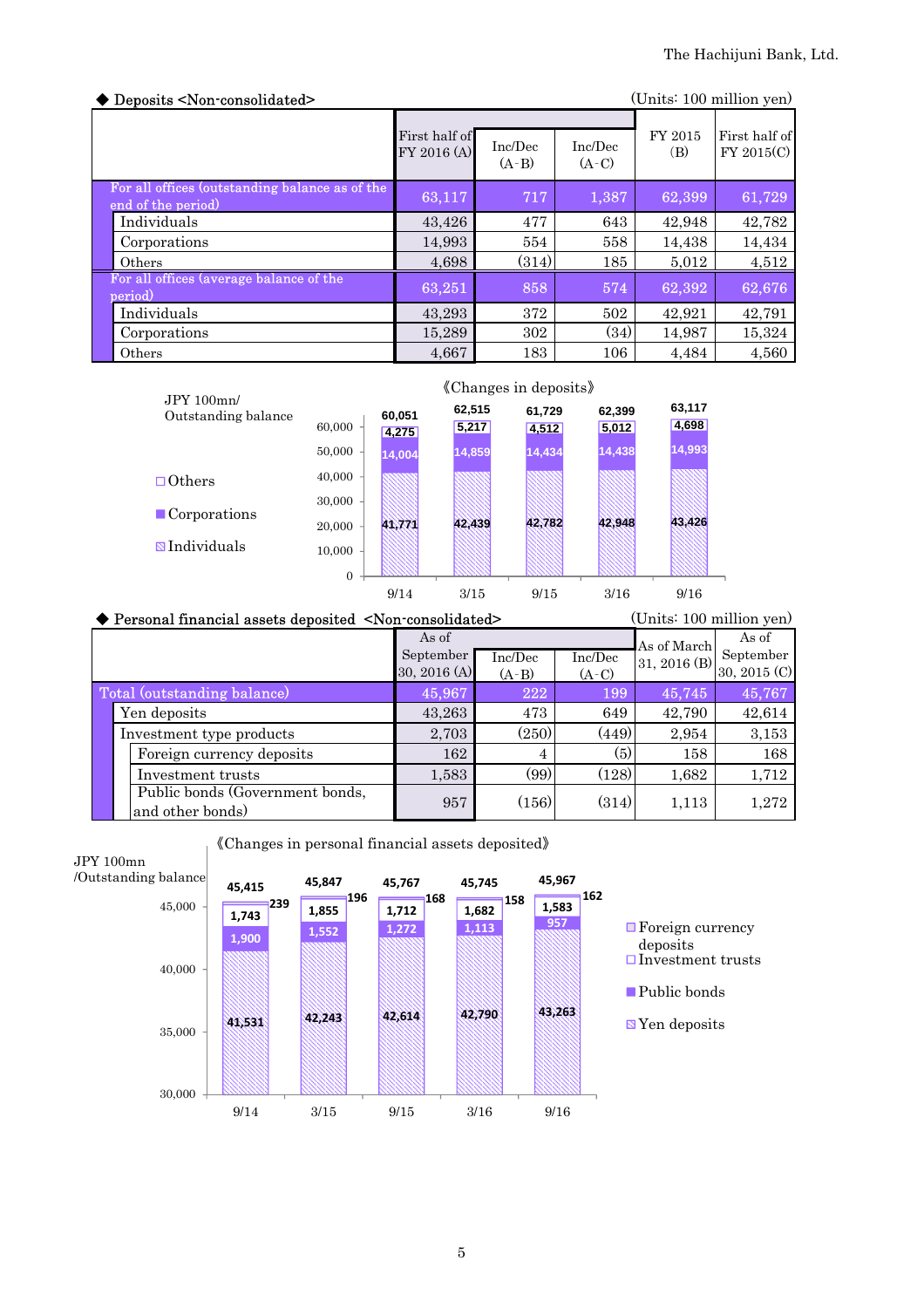## 3. Financial soundness

### ◆ Disclosure of loans based on the Financial Revitalization Law

#### <Non-consolidated> (Units: 100 million yen, %)

| -TTOIT COTTOOTTAGECA-<br>$\overline{O}$ and $\overline{O}$ and $\overline{O}$ and $\overline{O}$ and $\overline{O}$ |                                    |                |         |                |              |              |
|---------------------------------------------------------------------------------------------------------------------|------------------------------------|----------------|---------|----------------|--------------|--------------|
|                                                                                                                     |                                    | As of          |         |                | As of March  | As of        |
|                                                                                                                     |                                    | September      | Inc/Dec | Inc/Dec        | 31, 2016 (B) | September    |
|                                                                                                                     |                                    | 30, 2016 $(A)$ | $(A-B)$ | $(A-C)$        |              | 30, 2015 (C) |
| <b>Total</b>                                                                                                        |                                    | 1,019          | (93).   | (116)          | 1,113        | 1,136        |
|                                                                                                                     | Bankrupt and quasi-bankrupt assets | 115            | 5       | 8              | 109          | 106          |
|                                                                                                                     | Doubtful assets                    | 638            | (91)    | (133)          | 729          | 771          |
|                                                                                                                     | Substandard assets                 | 266            | (8)     | $\overline{ }$ | 274          | 258          |
|                                                                                                                     | As a percentage of total credits   | 2.11           | (0.23)  | (0.32)         | 2.34         | 2.43         |
|                                                                                                                     | Coverage ratio                     | 74.4           | 3.3     | $1.9\,$        | 71.1         | 72.5         |

《Changes in nonperforming loans (loans based on the Financial Revitalization Law)》



#### ◆ Capital ratio (Basel Ⅲ standards)

#### <Consolidated>

|                                         |                | As of<br>September<br>30, 2016 (A) | Inc/Dec<br>$(A-B)$ | Inc/Dec<br>$(A-C)$ | As of March<br>31, 2016 (B) | As of<br>September<br>30, 2015 (C) |
|-----------------------------------------|----------------|------------------------------------|--------------------|--------------------|-----------------------------|------------------------------------|
| Total capital ratio                     | A/D            | 20.90%                             | 0.98%              | $1.00\%$           | 19.92%                      | 19.90%                             |
| Tier1 capital ratio                     | B/D            | 19.46%                             | 0.94%              | 1.67%              | 18.52%                      | 17.79%                             |
| Common Equity Tier1 capital ratio $C/D$ |                | 19.30%                             | 0.93%              | 1.71%              | 18.37%                      | 17.59%                             |
|                                         |                |                                    |                    |                    | (Units: 100 million yen)    |                                    |
| Total capital                           | А              | 6,444                              | 122                | 324                | 6,321                       | 6,120                              |
| Tier1 capital                           | B              | 6,001                              | 122                | 528                | 5,878                       | 5,473                              |
| Common Equity Tier1 capital             | $\mathcal{C}$  | 5,951                              | 120                | 541                | 5,830                       | 5,409                              |
| Risk weighted assets                    | D              | 30,823                             | (904)              | 71                 | 31,728                      | 30,751                             |
| Required capital                        | $D \times 8\%$ | 2,465                              | (72)               | 5                  | 2,538                       | 2,460                              |

#### <Non-consolidated>

|                                         |                | As of<br>September<br>30, 2016 (A) | Inc/Dec<br>$(A-B)$ | Inc/Dec<br>$(A-C)$ | As of March<br>31, 2016 (B) | As of<br>September<br>30, 2015 (C) |  |  |
|-----------------------------------------|----------------|------------------------------------|--------------------|--------------------|-----------------------------|------------------------------------|--|--|
| Total capital ratio                     | a/d            | 20.21%                             | 1.02%              | 1.19%              | 19.19%                      | 19.02%                             |  |  |
| Tier1 capital ratio                     | $b\angle d$    | 18.83%                             | 0.97%              | 1.85%              | 17.86%                      | 16.98%                             |  |  |
| Common Equity Tier1 capital ratio $c/d$ |                | 18.83%                             | 0.97%              | 1.85%              | 17.86%                      | 16.98%                             |  |  |
| (Units: 100 million yen)                |                |                                    |                    |                    |                             |                                    |  |  |
| Total capital                           | a              | 6,065                              | 104                | 361                | 5,960                       | 5,703                              |  |  |
| Tier1 capital                           | h              | 5,651                              | 104                | 559                | 5,546                       | 5,091                              |  |  |
| Common Equity Tier1 capital             | c              | 5,651                              | 104                | 559                | 5,546                       | 5,091                              |  |  |
| Risk weighted assets                    | d              | 30,008                             | (1,046)            | 35                 | 31,054                      | 29,972                             |  |  |
| Required capital                        | $d \times 8\%$ | 2,400                              | (83)               | $\overline{2}$     | 2,484                       | 2,397                              |  |  |

Note: In the above Risk weighted assets calculation, credit risk assets was based on The Foundation Internal Ratings-Based Approach and operational risk amount was based on The Standardized Approach.